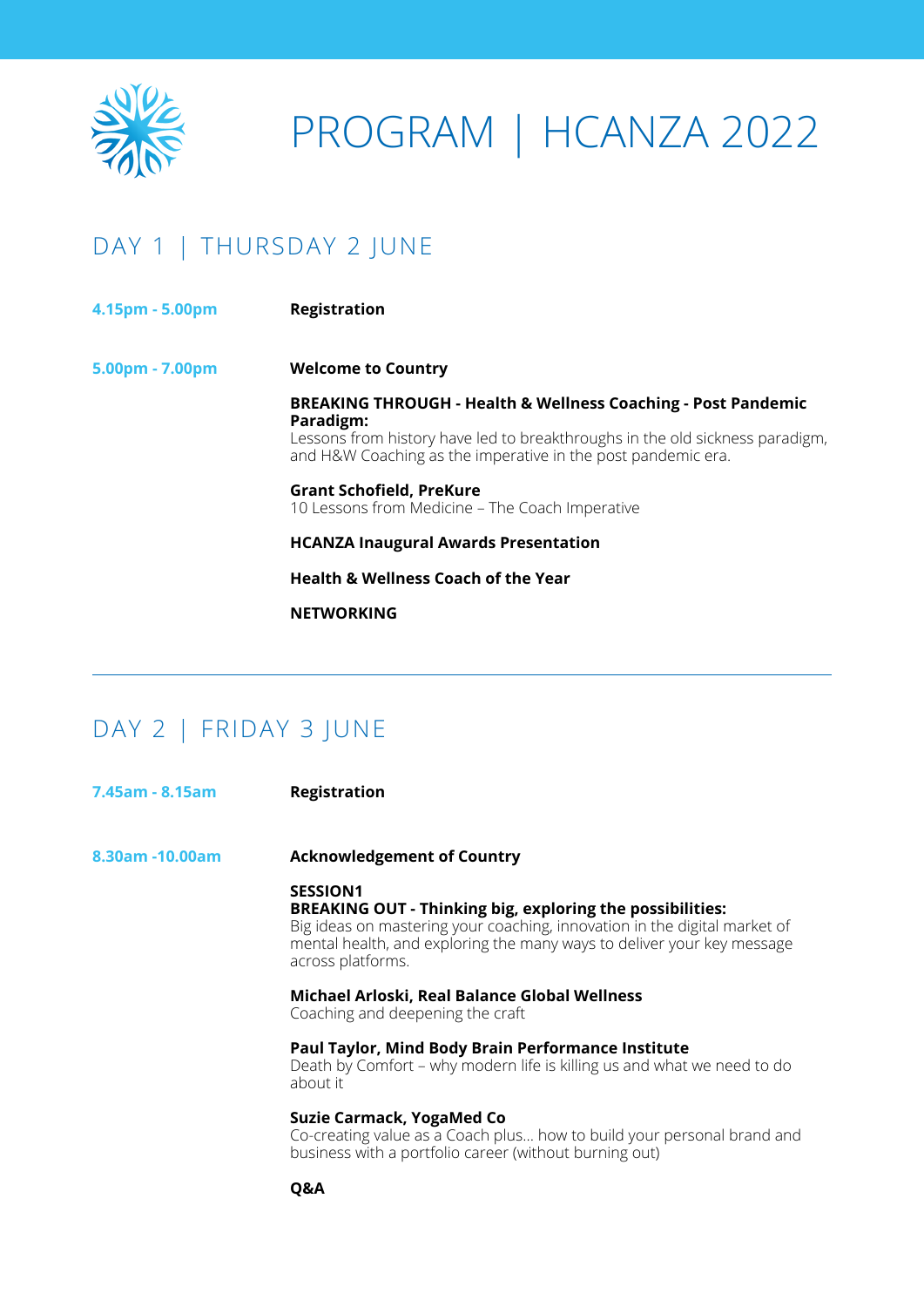

# PROGRAM | HCANZA 2022

### DAY 2 | FRIDAY 3 JUNE

| 10.30am - 12.30pm | <b>SESSION 2</b><br><b>BREAK THROUGH PARTNERSHIPS - Partnerships, and Exemplars</b><br>from the field<br>How you as a coach can work in collaboration across sectors and<br>communities. |
|-------------------|------------------------------------------------------------------------------------------------------------------------------------------------------------------------------------------|
|                   | <b>Grant Schofield, PreKure</b><br>Towards better mental health: Glutamate and lifestyle                                                                                                 |
|                   | <b>Troy Morgan, Willows Health Group</b><br>Breaking into the Corporate World - Strategic Partnering                                                                                     |
|                   | Dr Sandra Scheinbaum, Functional Medicine Coaching Academy<br>Career Opportunities for Health Coaches in the Post-COVID Era                                                              |
|                   | Bee Pennington, Melbourne Functional Medicine<br>The Benefits of Health Coaching in an Allied Health Setting                                                                             |
|                   | Sam McBride, liveMewell, and Kent Johns, Kent Johns Health<br>Men's Muster Community Program - Fiordland New Zealand                                                                     |
|                   | Q&A                                                                                                                                                                                      |
| 12.30pm - 1.30pm  | <b>LUNCH / NETWORKING</b>                                                                                                                                                                |
| 1.30pm - 3.15pm   | <b>SESSION 3</b><br><b>BREAKING BUSINESS GROUND - Establishing Coaching Business</b><br>Business tips from the experts                                                                   |
|                   | <b>David Carroll, Business Coaching International</b><br>Building a Thriving Coaching Business                                                                                           |
|                   | <b>Melanie White, Melanie J White Coaching</b><br>Having an Impact - How do we Break Ground in Health & Wellness Coaching                                                                |
|                   | Philippa Flowerday, The Change Room<br>While you see a chance, take it! The merits of working as a Health & Wellness<br>Coach within an organisation                                     |
|                   | Michelle Yandle, Holistic Performance Institute<br><b>Empowered Eating Model</b>                                                                                                         |
|                   | Q&A                                                                                                                                                                                      |
|                   |                                                                                                                                                                                          |